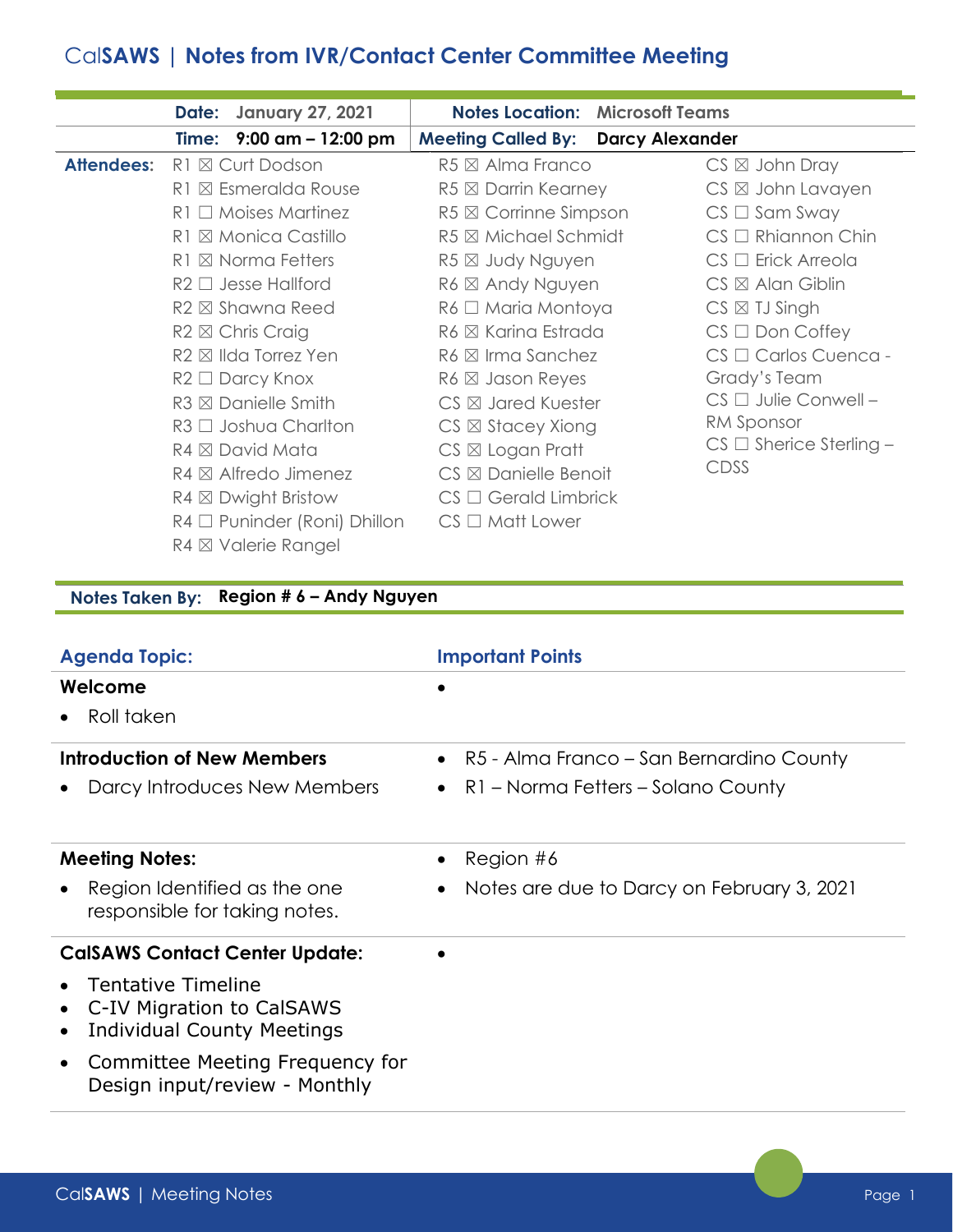| <b>Agenda Topic:</b>                                                                                                                                                                                                                                                                                                                                                                                                                                                                                                                                                                                                                                                  | <b>Important Points</b>                                                                                                                                                                                                                                                                                                                                                                                                                                                                                                                                                                                                                                                                                                            |  |  |  |
|-----------------------------------------------------------------------------------------------------------------------------------------------------------------------------------------------------------------------------------------------------------------------------------------------------------------------------------------------------------------------------------------------------------------------------------------------------------------------------------------------------------------------------------------------------------------------------------------------------------------------------------------------------------------------|------------------------------------------------------------------------------------------------------------------------------------------------------------------------------------------------------------------------------------------------------------------------------------------------------------------------------------------------------------------------------------------------------------------------------------------------------------------------------------------------------------------------------------------------------------------------------------------------------------------------------------------------------------------------------------------------------------------------------------|--|--|--|
| <b>Additional Committee Meeting Request</b><br><b>Detailed Designs Added Meetings:</b><br>February 24, 2021 9:00-12:00<br>$\circ$<br>March 24, 2021 9:00-12:00<br>$\circ$<br>April 28, 2021 9:00-12:00<br>$\circ$<br>May 26, 2021 9:00-12:00<br>$\circ$                                                                                                                                                                                                                                                                                                                                                                                                               | Invites were sent to Committee After<br>Committee Meeting today. April 28, 2021 is the<br>regular Committee Meeting adding in Detailed<br>Design Session during this meeting.                                                                                                                                                                                                                                                                                                                                                                                                                                                                                                                                                      |  |  |  |
| Other<br>Individual customization working<br>with each county.<br><b>Danielle Benoit:</b><br>Notification went out to C-IV<br>Counties.<br>• Down day on Friday Feb. 5th at<br>1:00pm for maintenance (typically on<br>Sat).<br>• Log off so calls go to voice mail,<br>Global emergency worker initiated for<br>this time all RCC Counties.<br>Some counties are doing manual<br>work.<br>• Down day was announced at the<br>JPA meeting and Contact Center<br>Managers Meeting.<br>• Any questions contact Danielle or<br>Darcy.<br>• Suggest stopping taking calls by<br>noon.<br>• IVR test systems will begin 1/22/22<br>(timeline provided in the presentation) | <b>Presentation:</b><br>John Dray: Tentative kick off schedule to be<br>shared with the group.<br>Presentation was previously shown at the JPA<br>$\bullet$<br>(Joint Powers Authority) meeting last Friday.<br>State, Federal have approved JPA<br>amendments.<br>Timeline began in May 2020 to the present.<br>Phone signature will be retrievable.<br>$\bullet$<br>Amazon Connect for 33 counties.<br>Project start date 2/1/2020<br>$\bullet$<br>Sept C-IV live.<br>LA County flag tentative scheduled for summer<br>$\bullet$<br>2022.<br>IVR Contact Center committee will be doing<br>the Detailed Design.<br>• Committee Meeting will begin meeting monthly<br>starting February 24, 2021 and may meet more<br>frequently. |  |  |  |
| Additional Agenda Items Added - Not on Committee's Agenda                                                                                                                                                                                                                                                                                                                                                                                                                                                                                                                                                                                                             |                                                                                                                                                                                                                                                                                                                                                                                                                                                                                                                                                                                                                                                                                                                                    |  |  |  |
|                                                                                                                                                                                                                                                                                                                                                                                                                                                                                                                                                                                                                                                                       |                                                                                                                                                                                                                                                                                                                                                                                                                                                                                                                                                                                                                                                                                                                                    |  |  |  |
| <b>Action Item</b><br><b>Assigned To</b><br>#                                                                                                                                                                                                                                                                                                                                                                                                                                                                                                                                                                                                                         | <b>Assigned</b><br><b>Due Date</b><br><b>Status</b><br><b>Date</b>                                                                                                                                                                                                                                                                                                                                                                                                                                                                                                                                                                                                                                                                 |  |  |  |
|                                                                                                                                                                                                                                                                                                                                                                                                                                                                                                                                                                                                                                                                       |                                                                                                                                                                                                                                                                                                                                                                                                                                                                                                                                                                                                                                                                                                                                    |  |  |  |
|                                                                                                                                                                                                                                                                                                                                                                                                                                                                                                                                                                                                                                                                       |                                                                                                                                                                                                                                                                                                                                                                                                                                                                                                                                                                                                                                                                                                                                    |  |  |  |